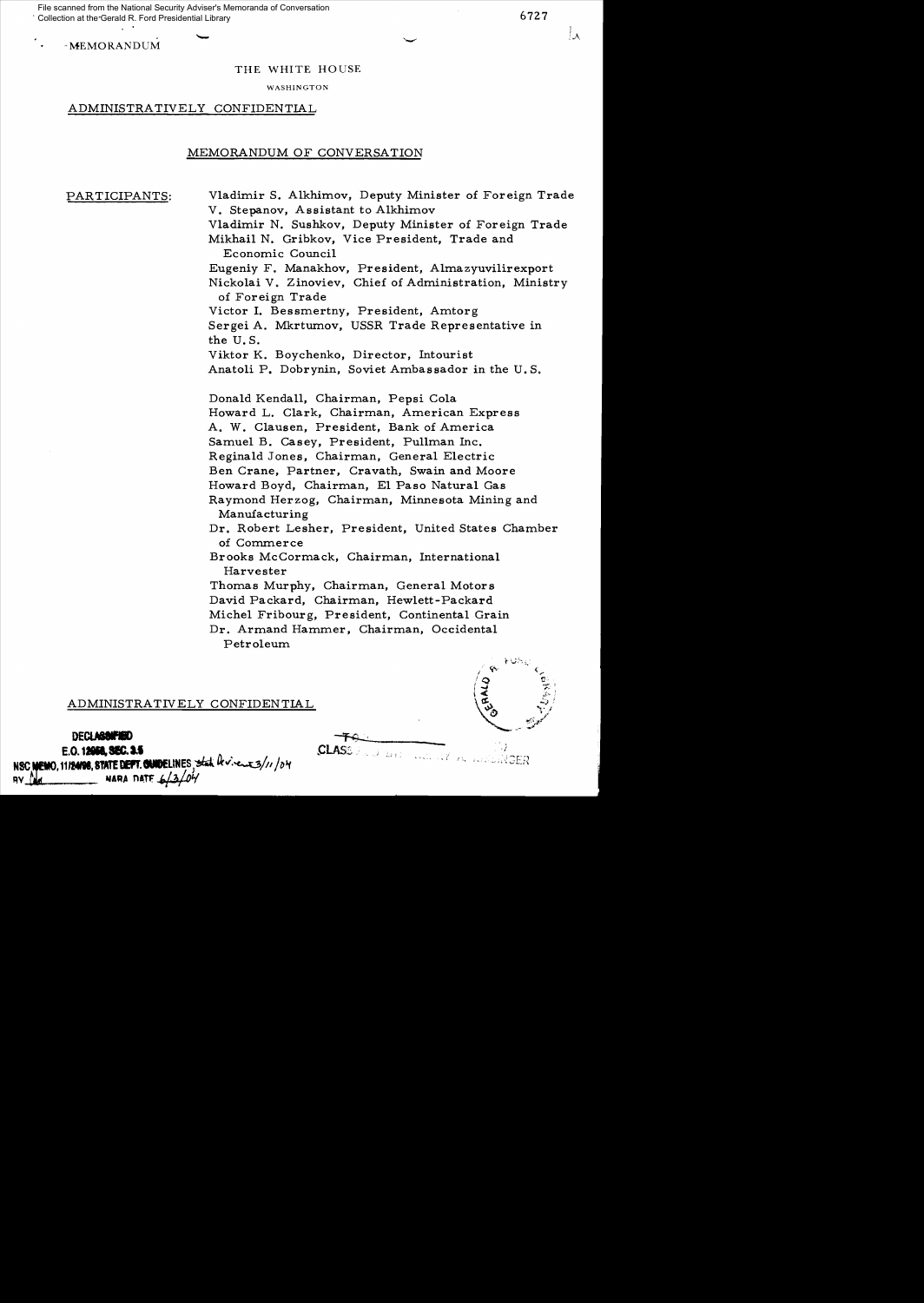## ADMINISTRATIVELY CONFIDENTIAL

William Hewett, Chairman, John Deere Melvin Holm, Chairman, Carrier Corporation Edward Kaiser, Chairman, Kaiser Industries Douglas Kenna, President, National Association of Manufactur ers Peter McCullough, President, Xerox Corporation David Rockefeller, Chairman, Chase Manhattan Bank William Miller, Chairman, Textron Willard Rockwell, Chairman, Rockwell International Milton Rosenthal, President, Engelhard Minerals Arthur Santree, President, Combustion Engineering Irving Shapiro, Chairman, DuPont William Verity, Chairman, Armco Steel George Schultz, President, Bechtel Harold B. Scott, President, US-USSR Trade and Economic Council, New York John T. Connor, Jr., Senior Vice President, US-USSR Trade and Economic Council, New York

President Ford

Robert S. Ingersoll, Deputy Secretary of State Lt. Gen. Brent Scowcroft, Deputy Assistant to the

President for National Security Affairs Helmut Sonnenfe1dt, Counselor, Department of State Ambassador Frederick Dent, President's Trade Repr.<br>
Robert Hormats, National Security Council<br>
A. Denis Clift, National Security Council Robert Hormats, National Security Council

DATE AND TIME: Tuesday, October 7, 1975; 11:10 - 11:25 a.m.

PLACE: State Dining Room The White House

SUBJECT: President's Reception for US-Soviet Directors of US-USSR Trade and Economic Council

 $CLASSU$ ,  $\cup$   $\cup$   $\cup$   $\cdots$ 

ADMINISTRATIVELY CONFIDENTIAL

2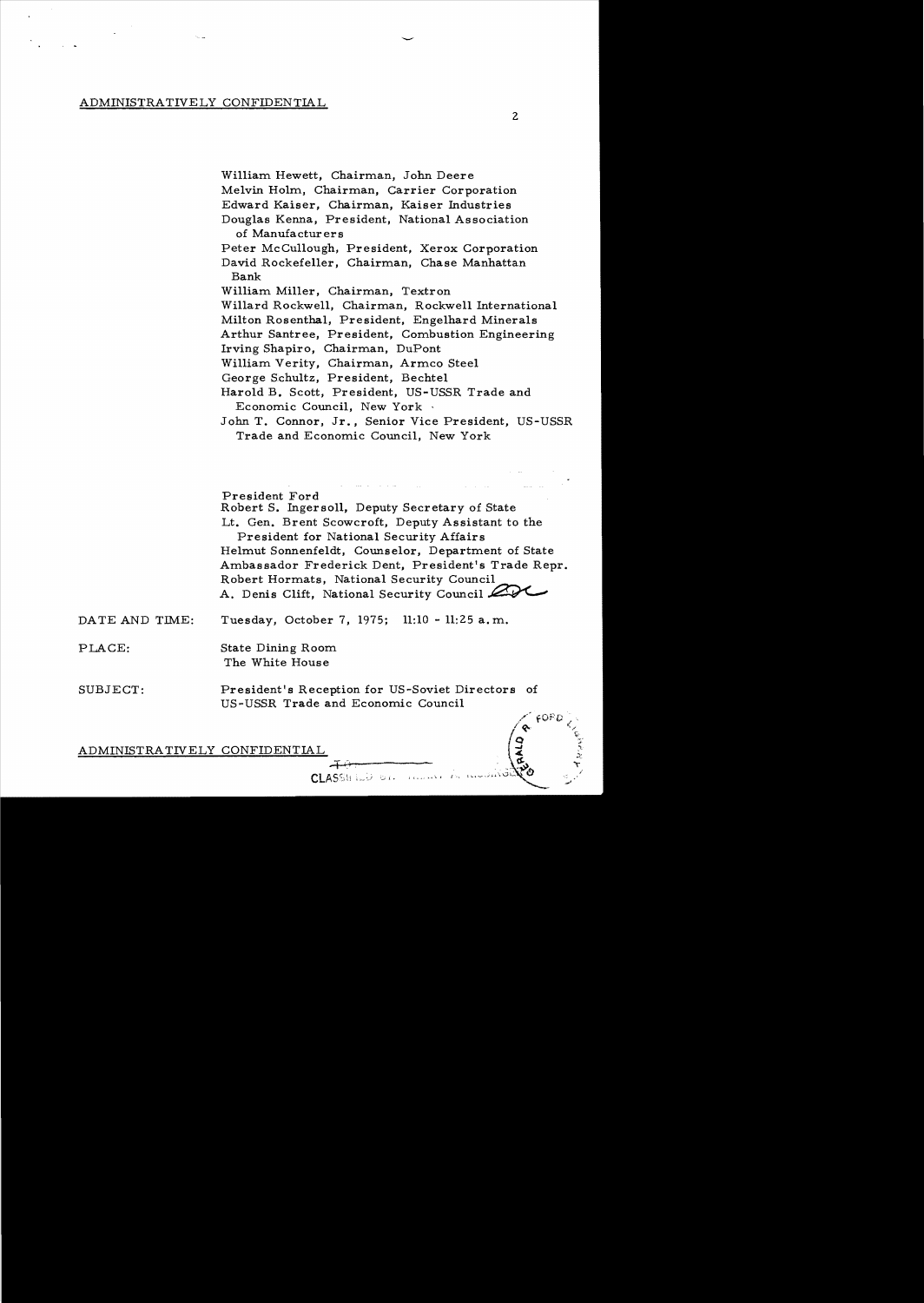# ADMINISTRATIVELY CONFIDENTIAL 3

(The President entered the State Dining Room greeting the US Co-chairman of the Council, Donald Kendall, and was then introduced by Mr. Kendall to the Soviet Co-chairman, Deputy Minister of Foreign Trade Vladimir S. Alkhimov, and the U. S. and Soviet Directors. )

Alkhimov: Mr. President, General Secretary Brezhnev sends his best wishes to you on the occasion of our meeting here. He has met recently with visiting US Senators and Congressmen in Moscow, and General Secretary expresses the hope that you and he will meet soon.

He notes that relations between our two countries are closer, and getting better and better. As to the trade problems now being discussed in our Council, General Secretary Brezhnev has asked me to read a message, which I will do with your permission.

## President: Please.

Alkhimov: (Reading Brezhnev message) "I extend my congratulations to the representatives of the United States and Soviet Union who have gathered to discuss trade and economic matters. We believe that trade performs a useful role in improving relations between the United States and Soviet Union, and that trade should be conducted to the extent of the economic potential of both countries. This is a noble, but not an easy endeavor. There has been notable improvement in trade between our countries this year. It is now at a level of some \$1. 7 billion. It is important to ensure a stable flow of goods in the years ahead. In keeping with this challenge, it is important to accomplish the necessary steps required to further normalize trade relations. With the Conference on Security and Cooperation in Europe now concluded, there are new opportunities for trade among the participants. The normalization of trade relations between our countries is in keeping with the Final Act and the interests of the United States and the Soviet Union."

## (Applause)

President: At the outset, I extend to you and through you to him my very warm personal greetings to General Secretary Brezhnev. We had beneficial meetings in Vladivostok, and there was additional progress in Helsinki. I assure you, through you to him, that with continued work on the Strategic Arms Limitation Talks I am convinced there will be a successful conclusion in the relatively near future. There are problems but we will work on them.

 $ADMINISTRATIVELY CONFIDENTIAL$ 

~'  $\sqrt{2}$ '(I ",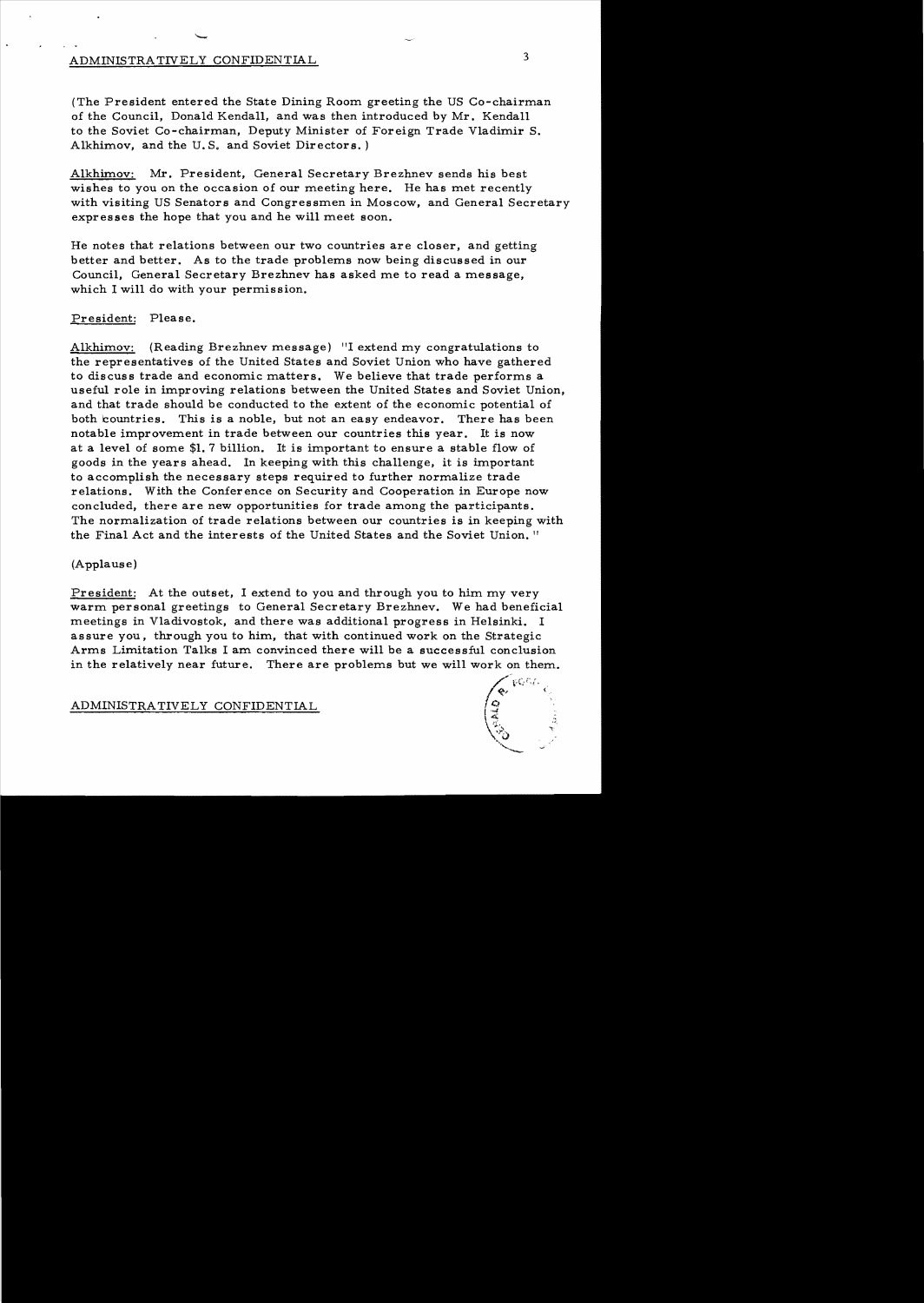# ADMINISTRATIVELY CONFIDENTIAL 4

Meetings such as this, exchanges involving our Congress, and other exchanges have a beneficial impact on the developments of relations between the United States and the Soviet Union. I remember vividly when the cosmonauts were here in the fall of 1974; we took them to a fish fry in Alexandria, and gave them a good taste of food from the Chesapeake. All of you know that I am disappointed with the legislative actions of the U.S. Congress in 1974 on trade. These actions have created a road block to desired progress in our trade relations. The legislation that was passed was ill-conceived, and accordingly the action taken by the Soviet Union -- we hoped it wouldn't be taken **--** was taken. Our problem now is how to remedy the situation. My Administration will submit legislation calling for a revision to the existing law. It is problematical whether the Congress will move, but I assure you and General Secretary Brezhnev that we believe the legislation should be remedied.

This group can have a meaningful impact in helping to convince the Congress of the need for action. Don Kendall and all of you can help. I hope we can move forward. It is in the best US-Soviet interests to improve relations, to ease tensions, to continue to move away from the earlier period of con frontation, and trade performs a useful role in this.

I appreciate the thoughtfulness of your government in having members of the House and Senate come for discussions in Moscow. I understand General Secretary Brezhnev did have an impact on them. We'll continue to push. I am going to Knoxville now. Thank you very much.

(Applause)

(The President then conversed privately with Ambassador Dobrynin for 3-4 minutes, then departed. )

ADMINISTRATIVELY CONFIDENTIAL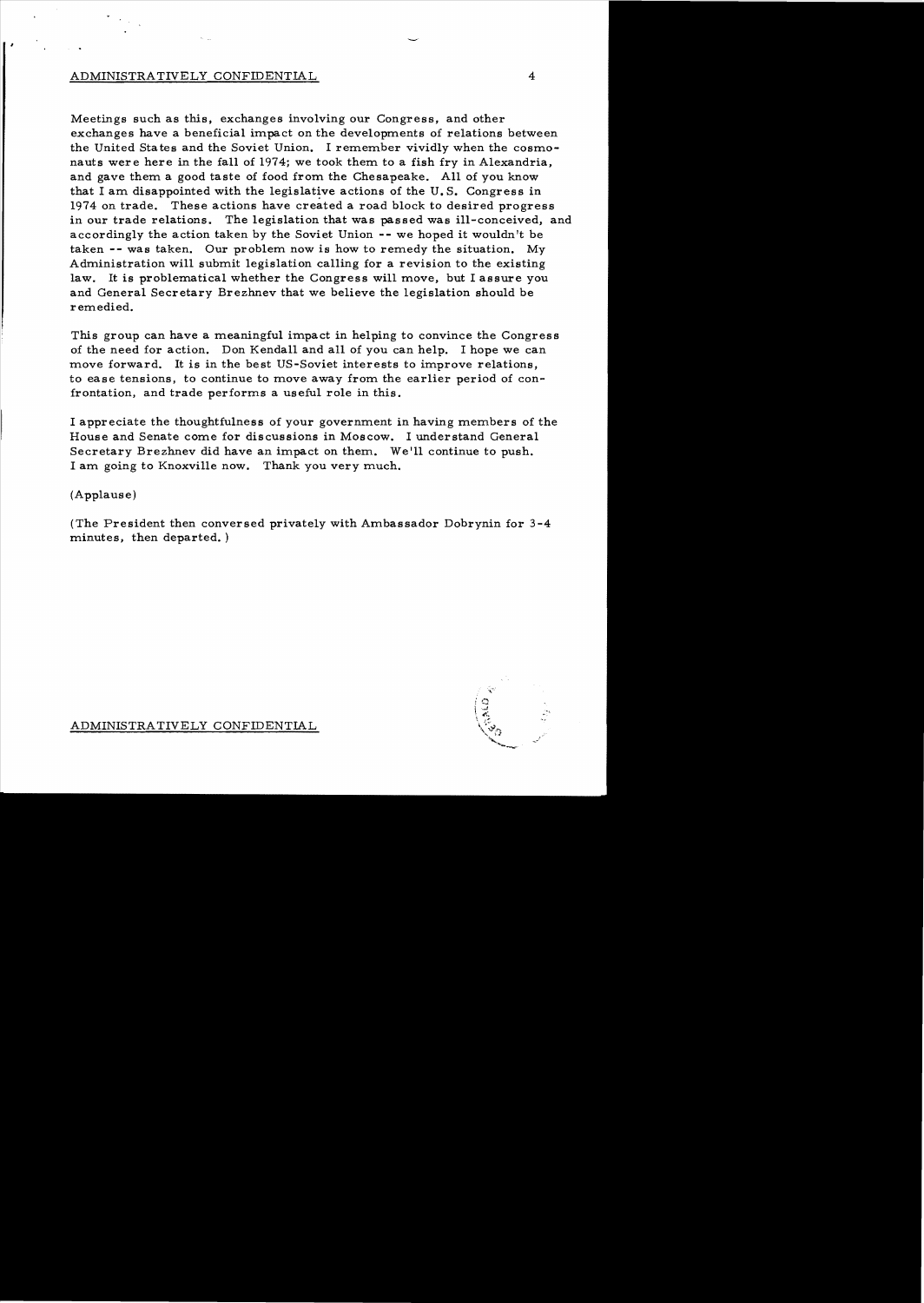MEMORANDUM

# NATIONAL SECURITY COUNCIL

# ADMINISTRATIVELY CONFIDENTIAL

**ACTION** October 7, 1975

MEMORANDUM FOR GENER SCOWCROFT

FROM:

 $Mr$  Clift

SUBJECT:

Memorandum of Conversation

The memorandum of conversation at Tab A covers the President's October 7 meeting with the US-Soviet Directors of the US-USSR Trade and Economic Council.

**RECOMMENDATION** 

That you approve the memcon at Tab A for the President's files.

**APPROVE** 

**DISAPPROVE** 



ADMINISTRATIVELY CONFIDENTIAL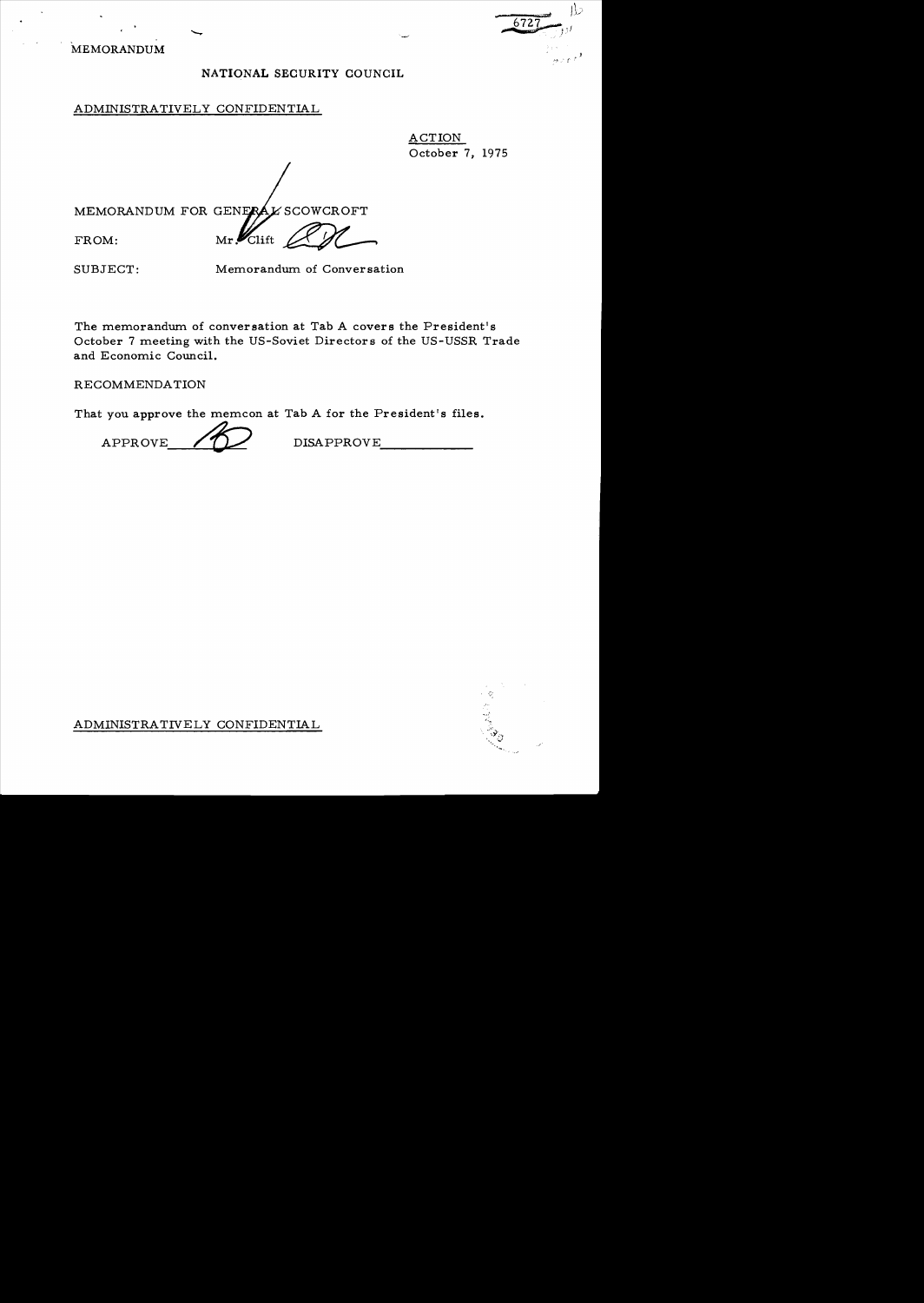